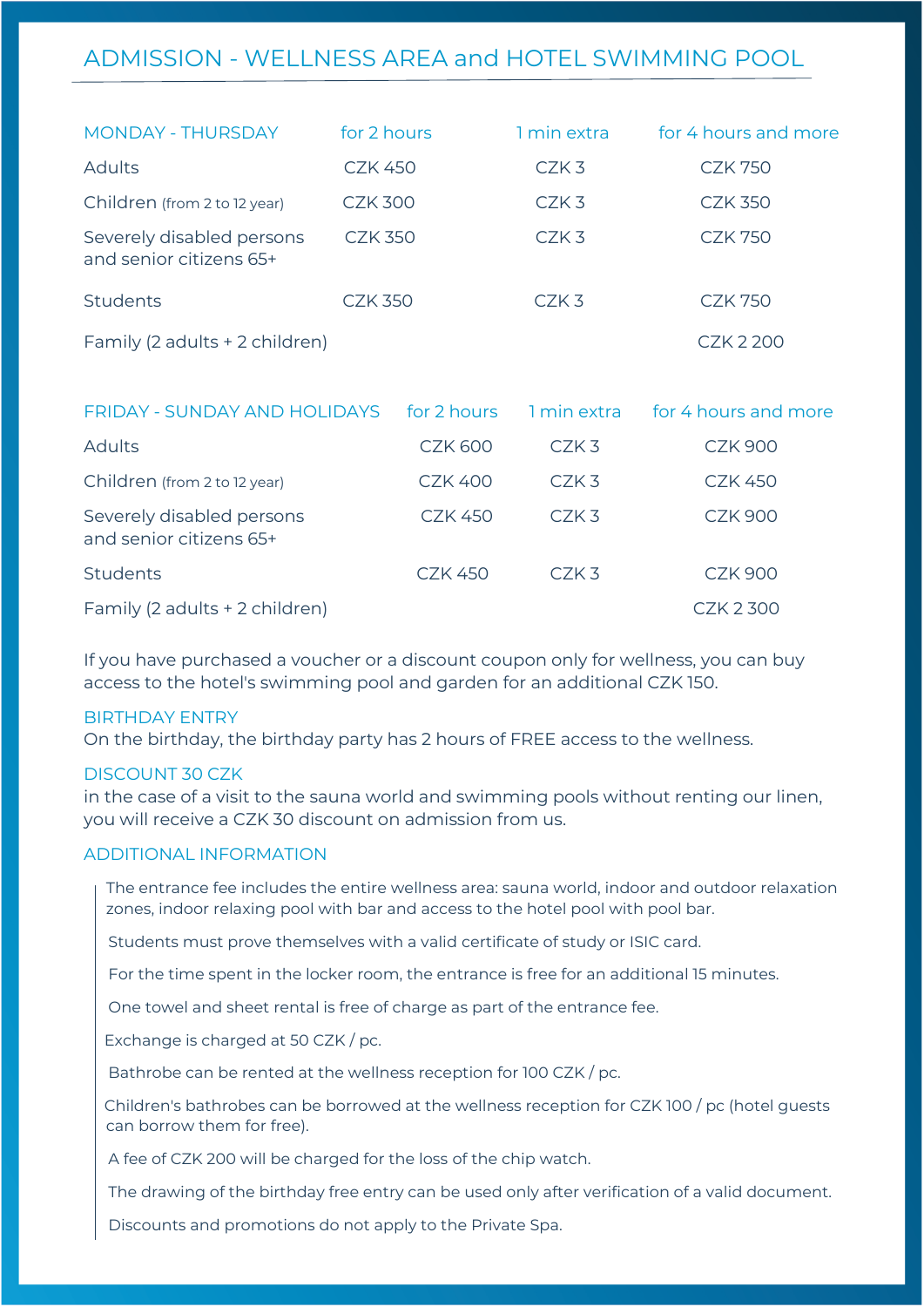# PRIVAT SPA

#### NIGHT IN A PRIVATE SPA for 2 people CZK 7,900 /

Private SPA with a terrace featuring a private Finnish sauna and a hot tub with nature views. The room features a spacious double bed under an LED starry sky.

### THE PACKAGE INCLUDES:

- bottle of Sekt
- Fruit bowl per room
- Added minibar
- access to wellness
- Pool towel, bathrobe and slippers rental
- buffet breakfast (7: 00-10: 00)

#### ADDITIONAL INFORMATION

The Private SPA includes: a spacious room with a double bed and a starry sky,

bathroom with walk-in shower, terrace with outdoor hot tub and sauna.

When renting the Private SPA for the night, check-in is from 15:00 and check-out until 11:00.

Delight the dear half with an unforgettable gift voucher to the Private Spa.

Buy here



[www.hotel-atlantis/balicky](http://www.hotel-atlantis/balicky)